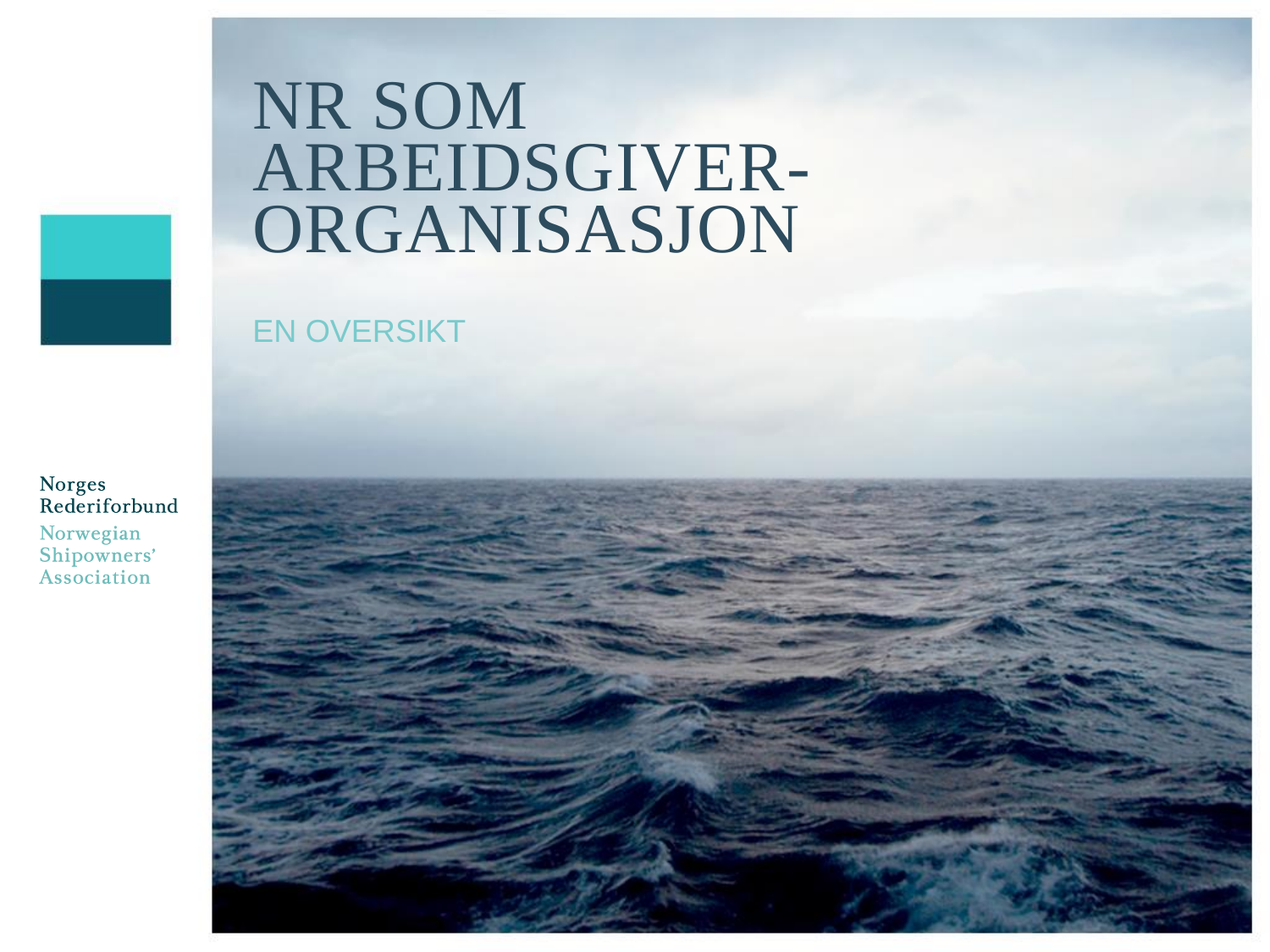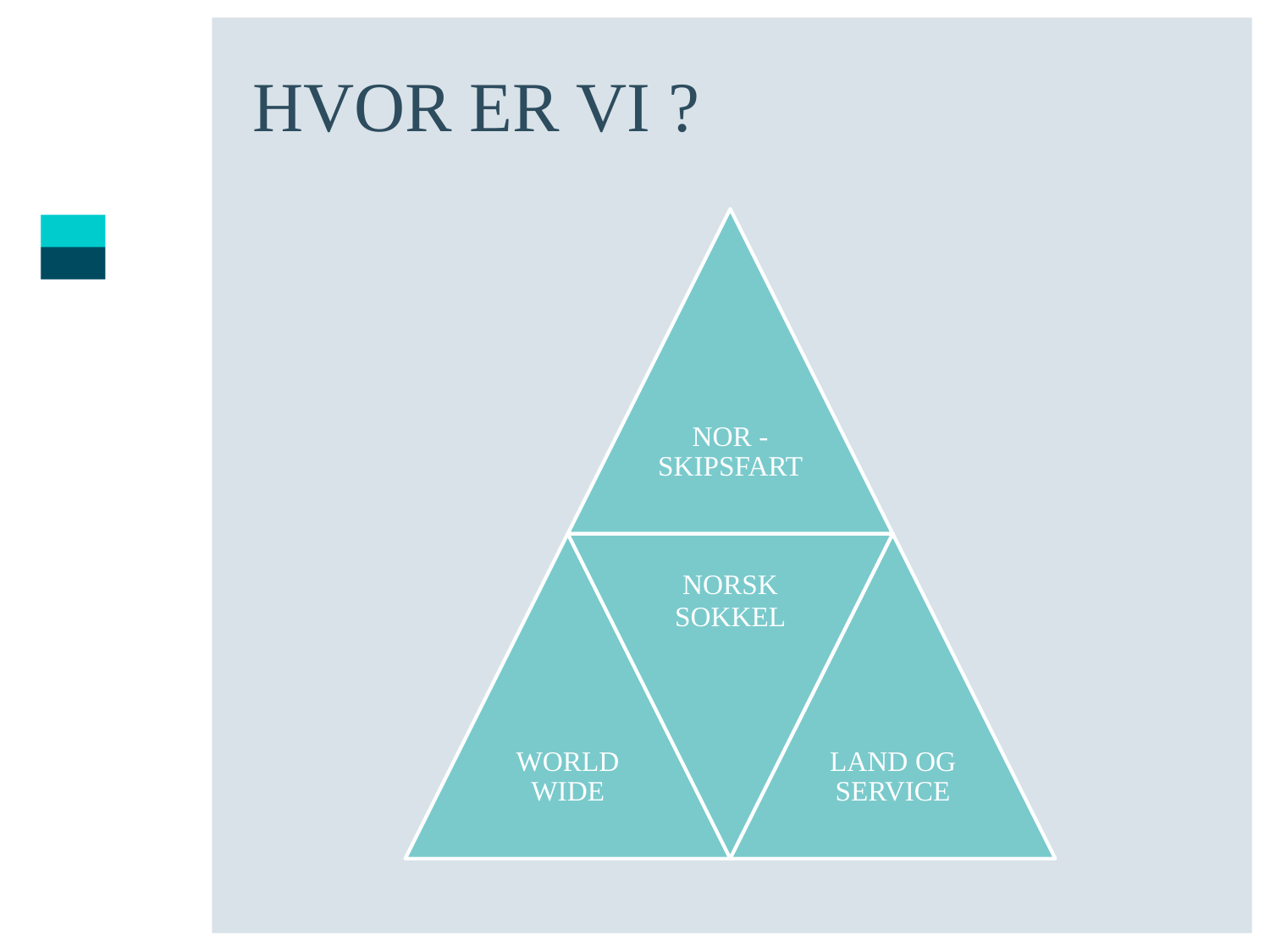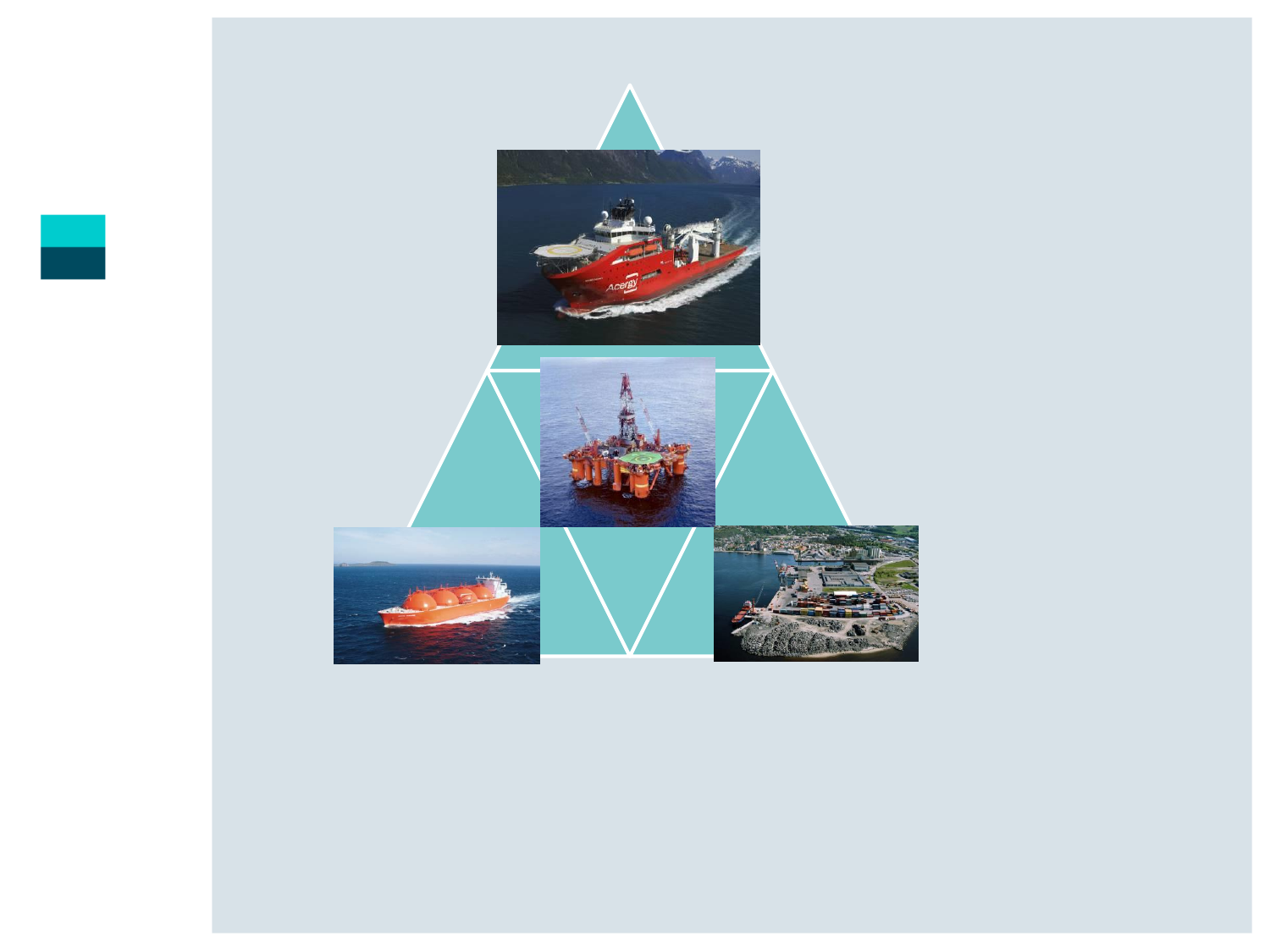## NORSK UTENRIKSFLÅTE ANTALL SKIP – OKTOBER 2015

| <b>NOR</b>       | 216  |
|------------------|------|
| NIS.             | 532  |
| Utenlandsk flagg | 1000 |
|                  |      |

• Total flåte 1 748

• Norsk "kontrollerte" offshore innretninger på norsk sokkel 21 internasjonalt 17 verksted/opplag 13 totalt 51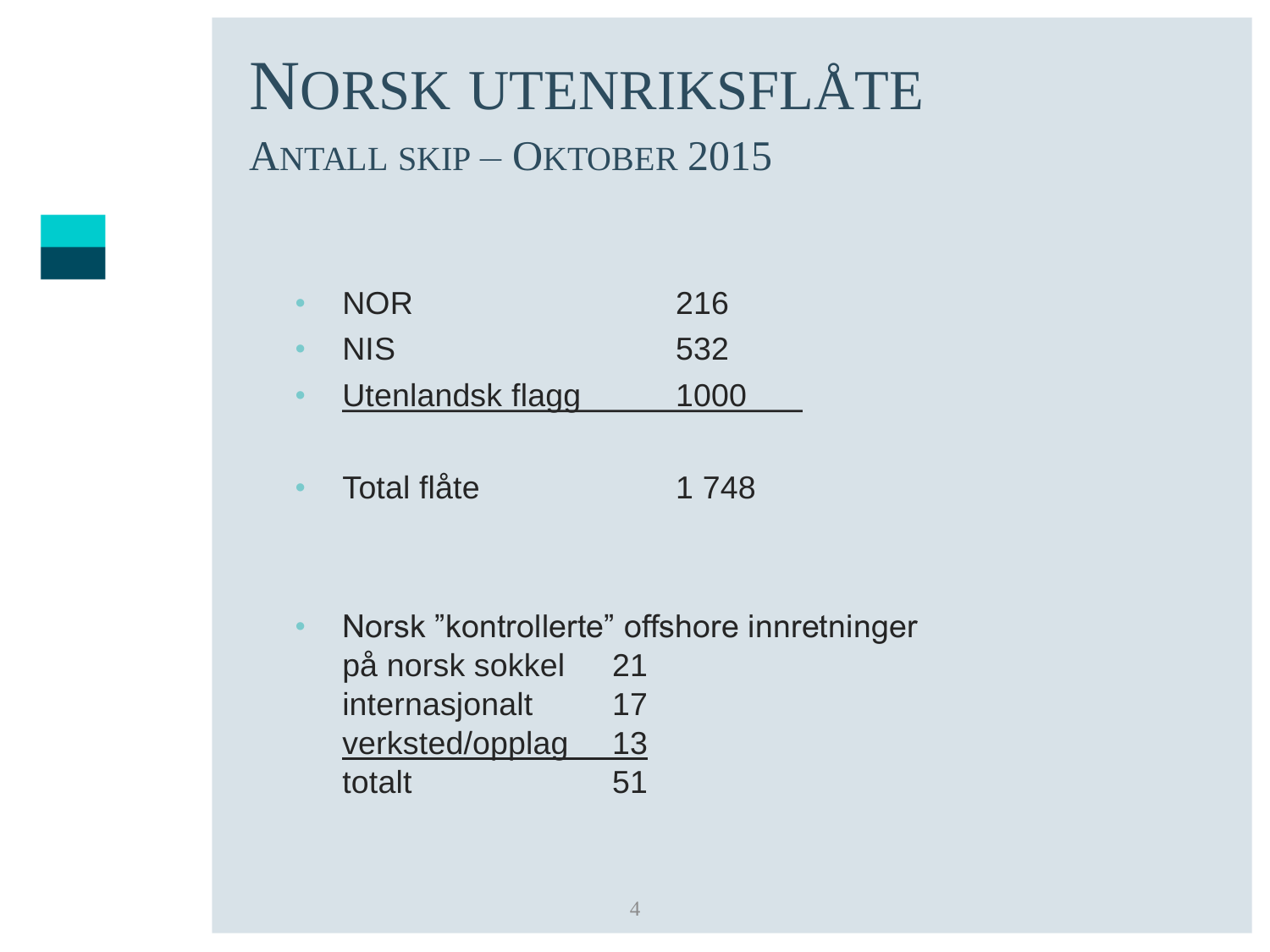#### ANTALL SJØFOLK PÅ NRS AVTALER – OKTOBER 2015

| <b>NOR</b>       | 7000   |
|------------------|--------|
| NIS.             | 14.000 |
| Utenlandsk flagg | 23,000 |
|                  |        |

- Totalt sjøfolk 44.000
- Sjøfolk på norskkontrollerte skip på ITF-avtale ?
- Rigg/olje-service på norsk sokkel ca 8.000,-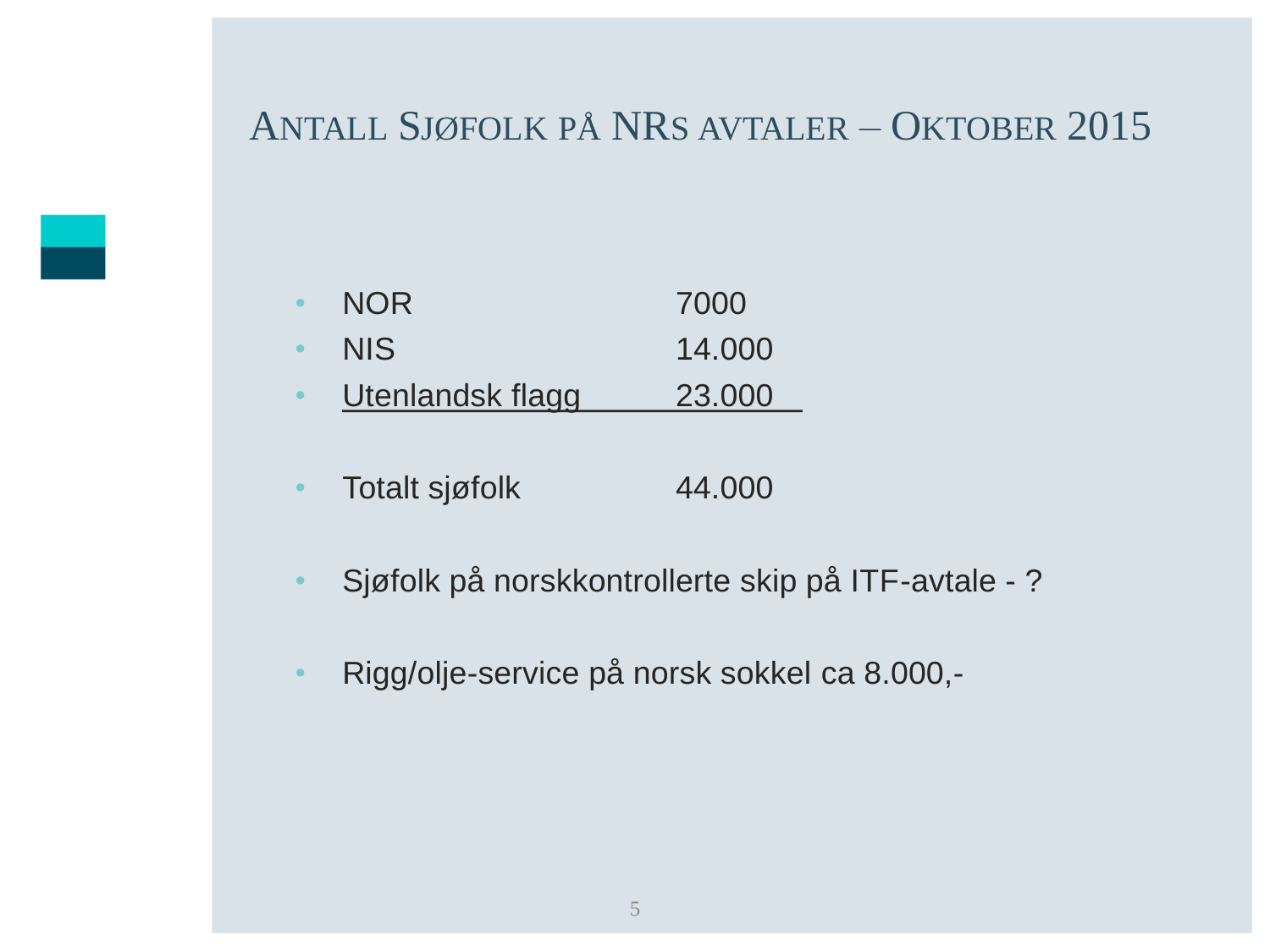#### DEN NORSKE UTENRIKSFLÅTEN FORDELT PÅ FLAGG OG SKIPSTYPER PER 1. JANUAR 2016

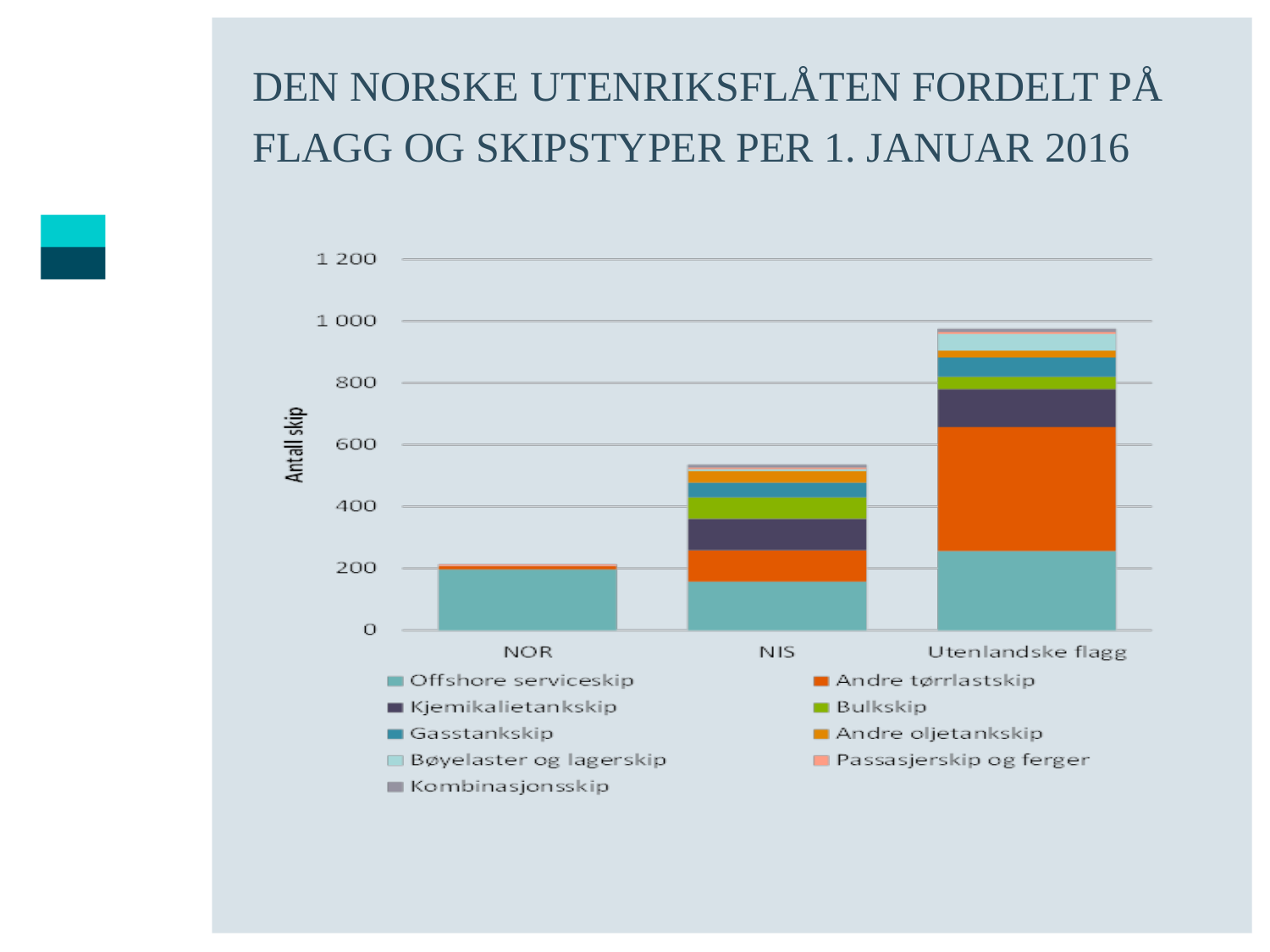#### DEN NORSKE UTENRIKSFLÅTENS SAMMENSETNING PER 1. JANUAR 2016 MÅLT I ANTALL SKIP

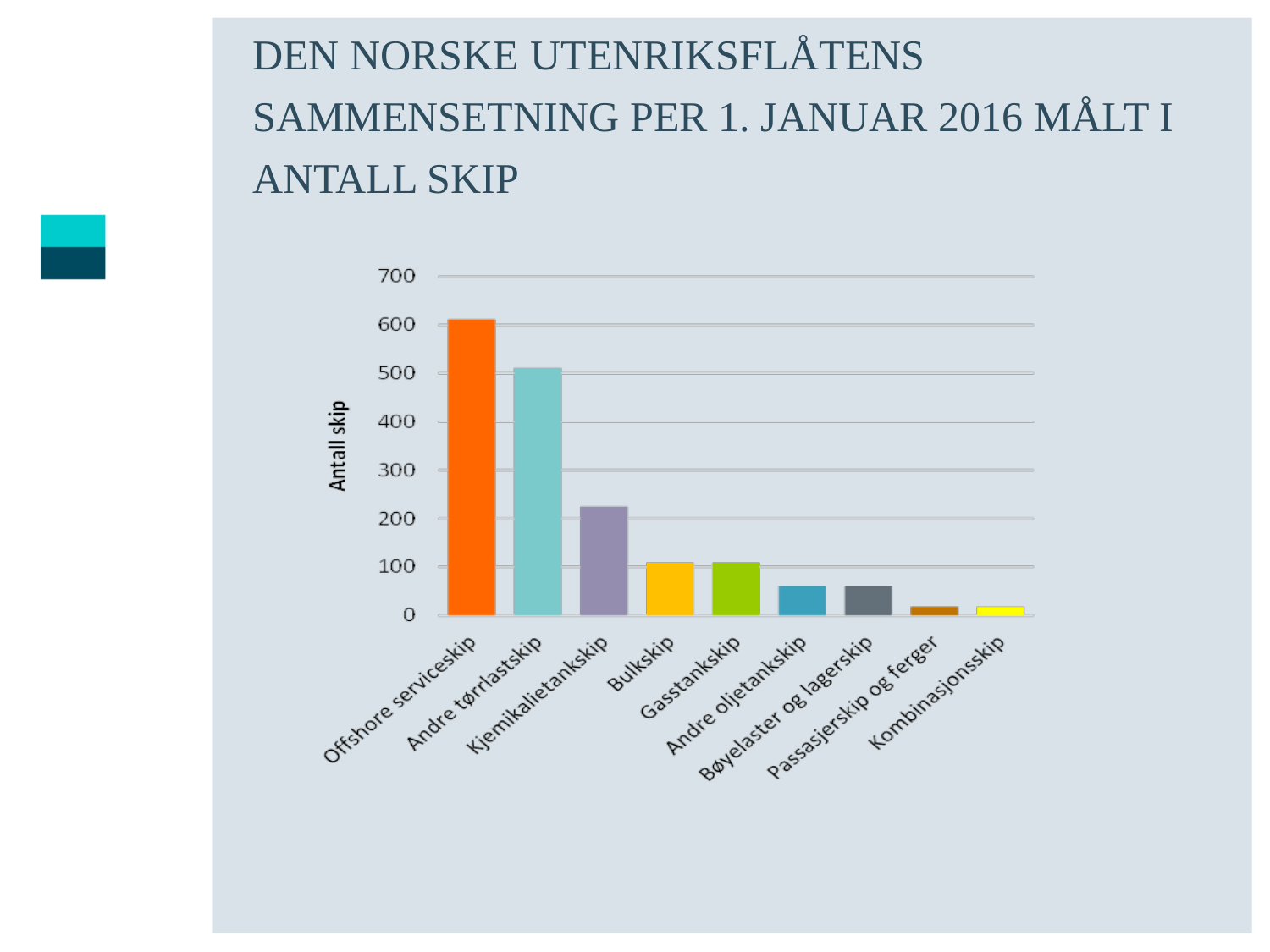#### NORSK UTENRIKSFLÅTE UNDER UTENLANDSK FLAGG PER 1. JANUAR 2016

#### 10 STØRSTE REGISTRERINGSLAND/FLAGG

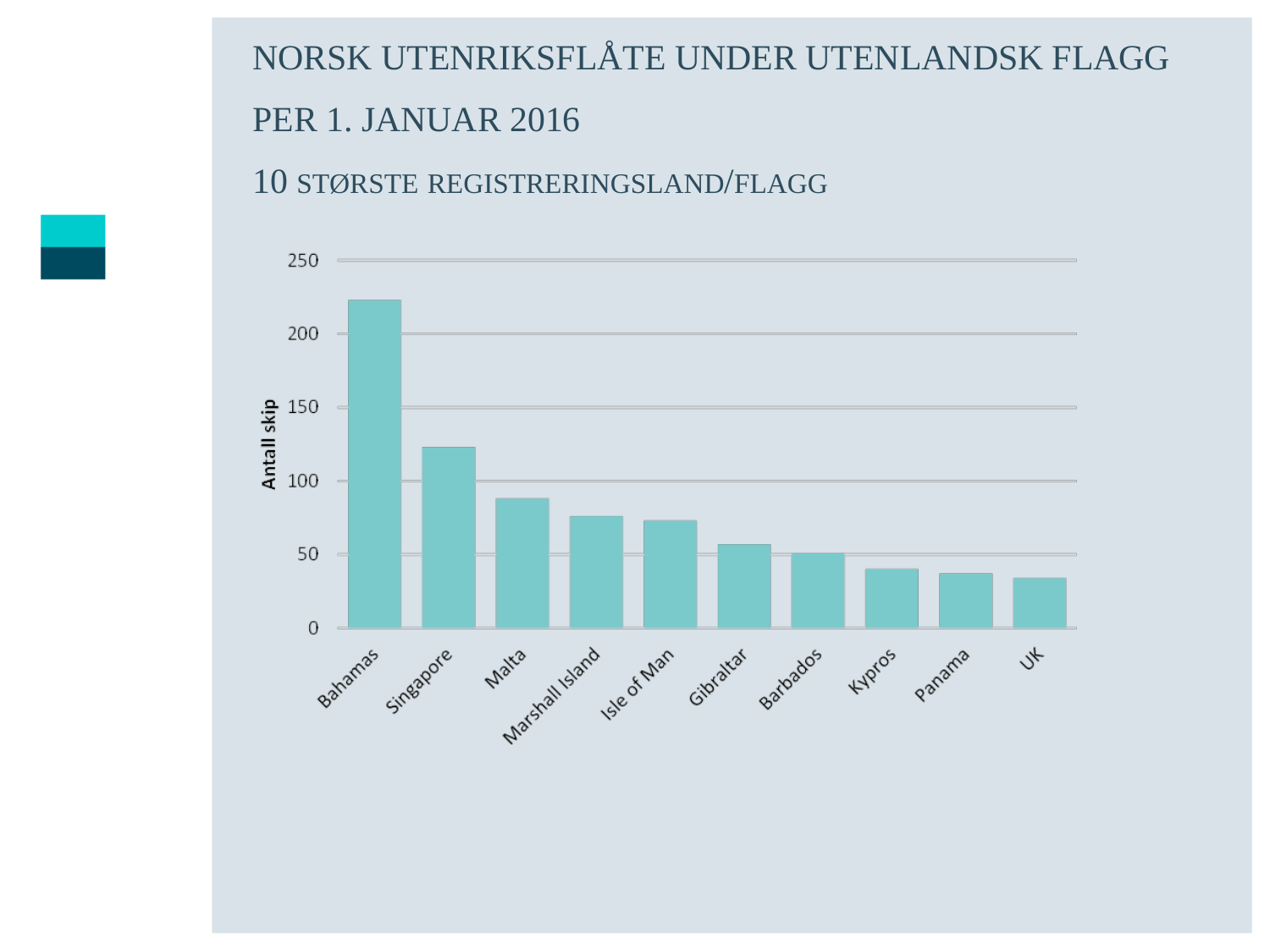# TILSTØTENDE SEKTORER

#### **NHO NR** sjøfart

**NOROG**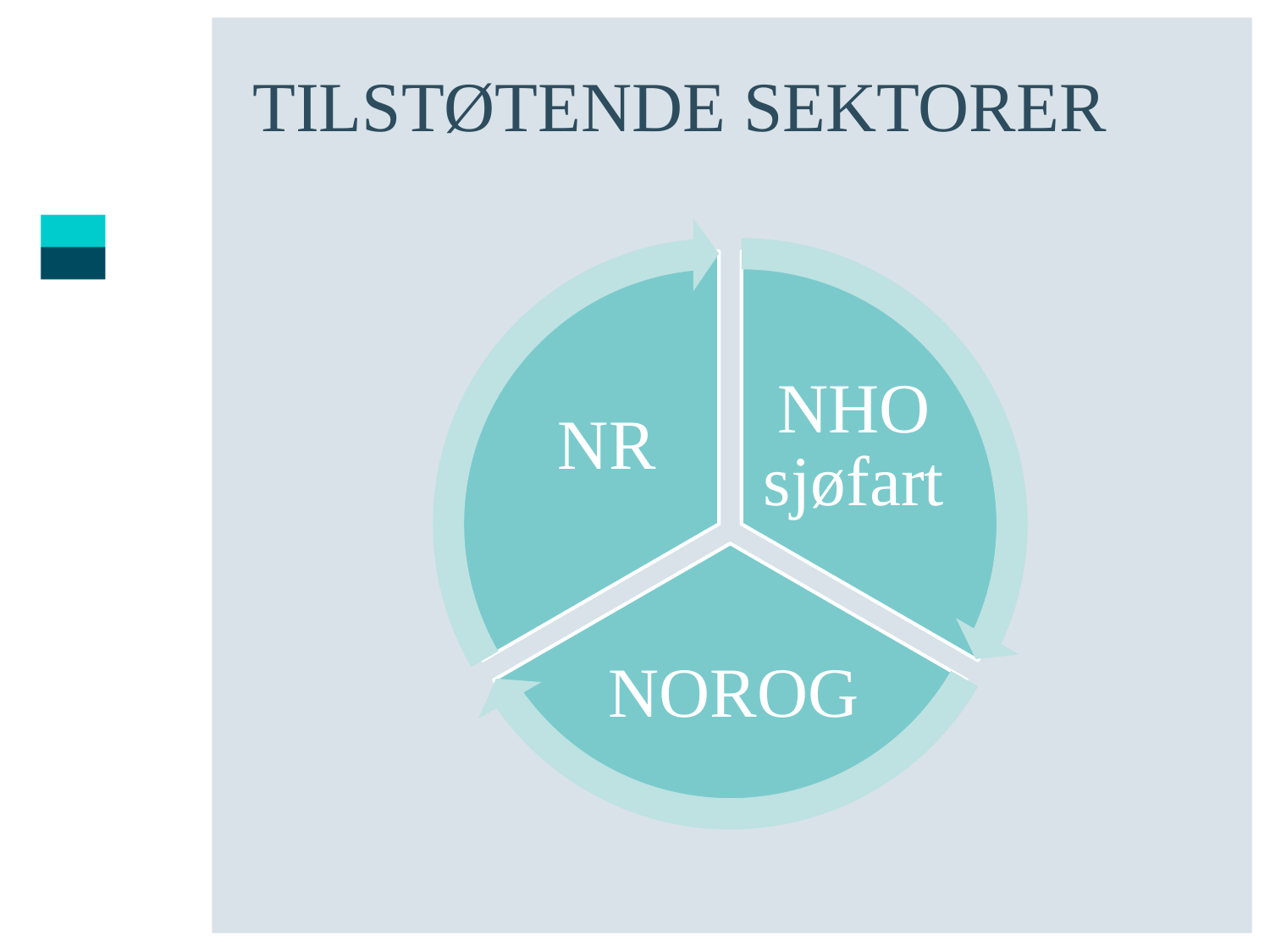## AVTALESYSTEMET

- FLAGGSTAT
	- NOR AVTALER
	- NIS AVTALER
	- MOD AVTALER

#### **SOKKELSTAT**

- **FLYTTBARE** INNRETNINGER
- OLJESERVICE – LANDAVTALE

- Sjømannsorg
	- NSF (LO)
	- NSoF
	- Dnmf (YS)
	- Utenlandske sjømannsforbund
- **Oljeorg** 
	- Industri Energi (LO)
	- SAFE (YS)
	- DSO (NSoF og Dnmf)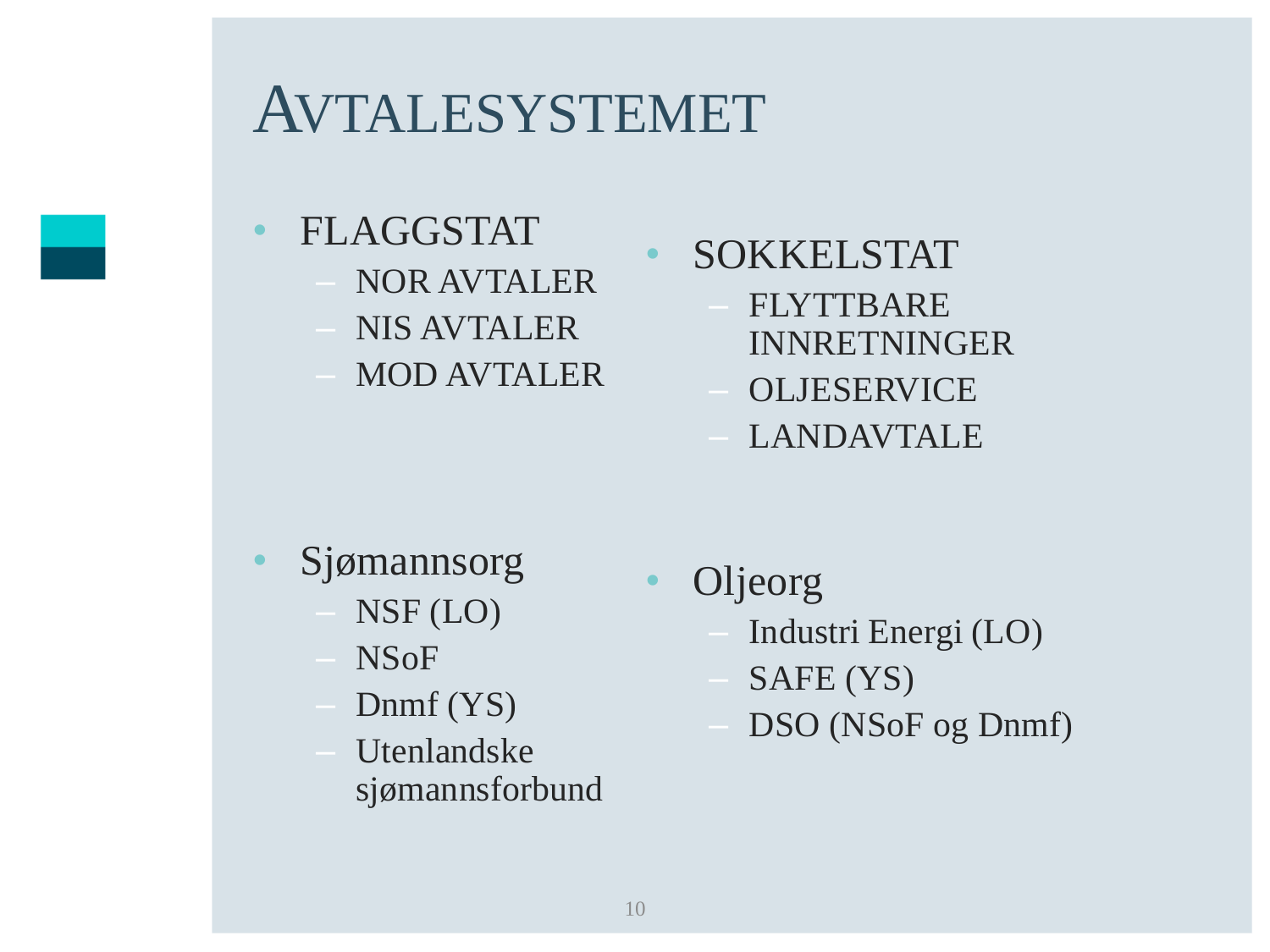## **AVTALESSTRUKTUR I NORGE**

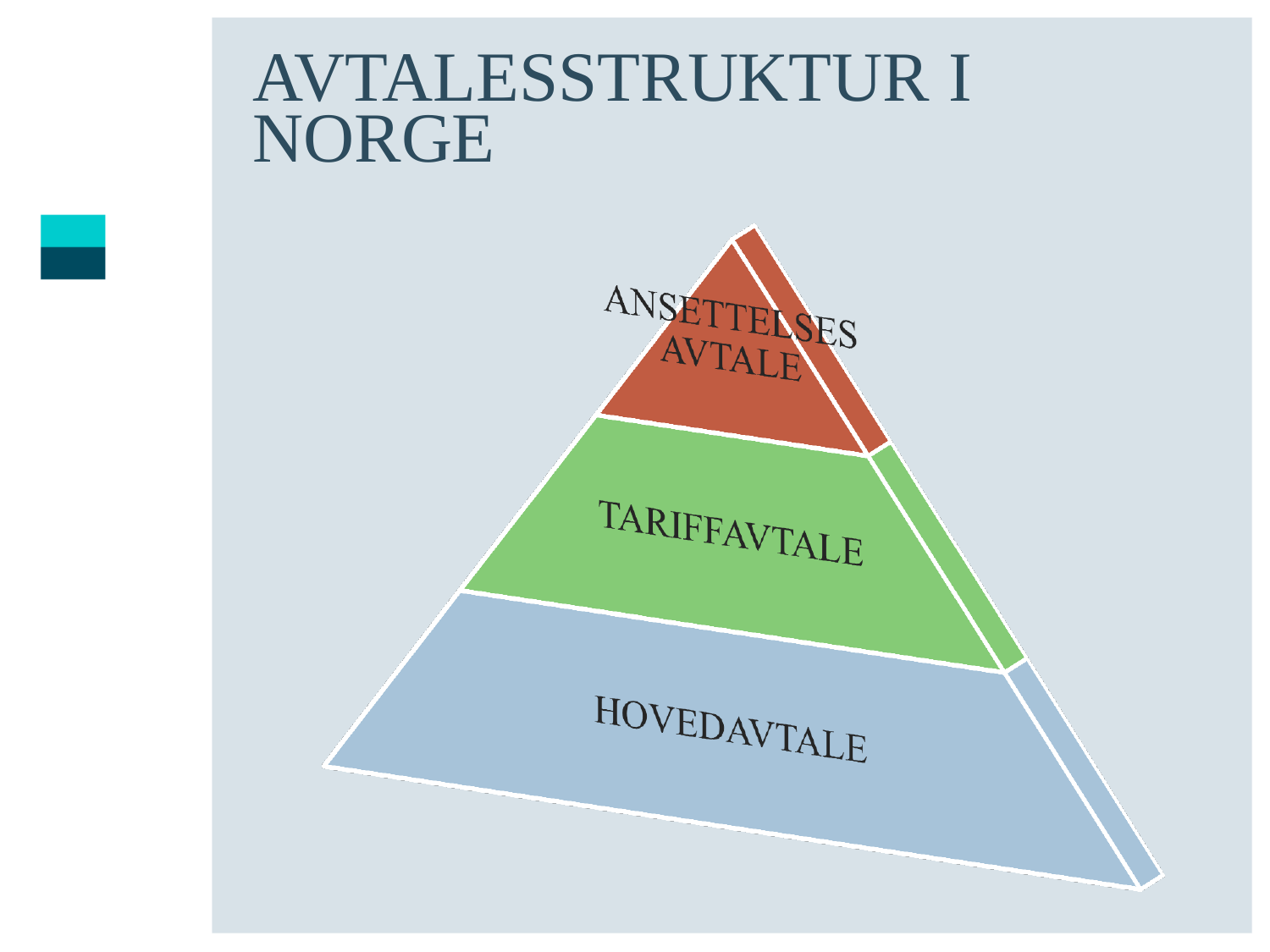## **HVEM ER PARTER ?** NORSK MARITIM VIRKSOMHET

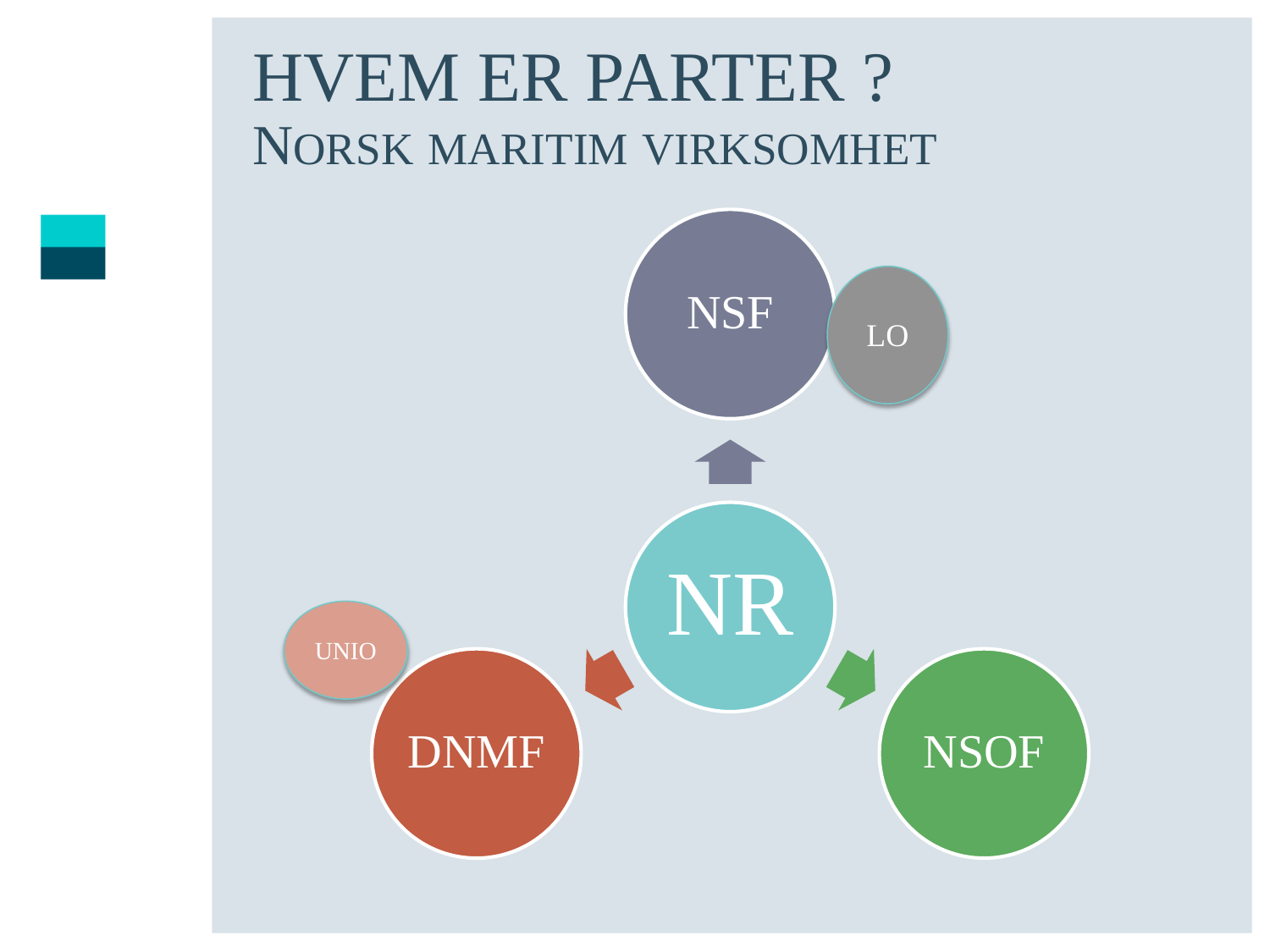# FORHANDLINGER NIS (MOD)

- Norske sjømannsorg deltar NIS loven § 6.Lønns- og arbeidsforhold.
	- Arbeids- og lønnsvilkår og andre arbeidsforhold på skip i dette register fastsettes i tariffavtale, som uttrykkelig angir at den gjelder for slik tjeneste. Tariffavtale uten slik angivelse gjelder ikke for tjeneste på skip i dette register.
	- Norske fagforeninger **har rett til å delta i alle forhandlinger** om inngåelse av tariffavtale. Tariffavtale kan inngås med norske og/eller utenlandske fagforeninger.
	- I individuell ansettelsesavtale for tjeneste på skip i dette register skal det uttrykkelig angis at avtalen er underlagt norsk rett og norske domstoler
- Ingen andre gyldige NIS **CBAer** en de NR har etablert
- Sentrale rederiene stiller i NRs forhandlingsutvalg
- Fare for konflikt er særdeles liten
- Gjensidig interesse av konkurransedyktige betingelser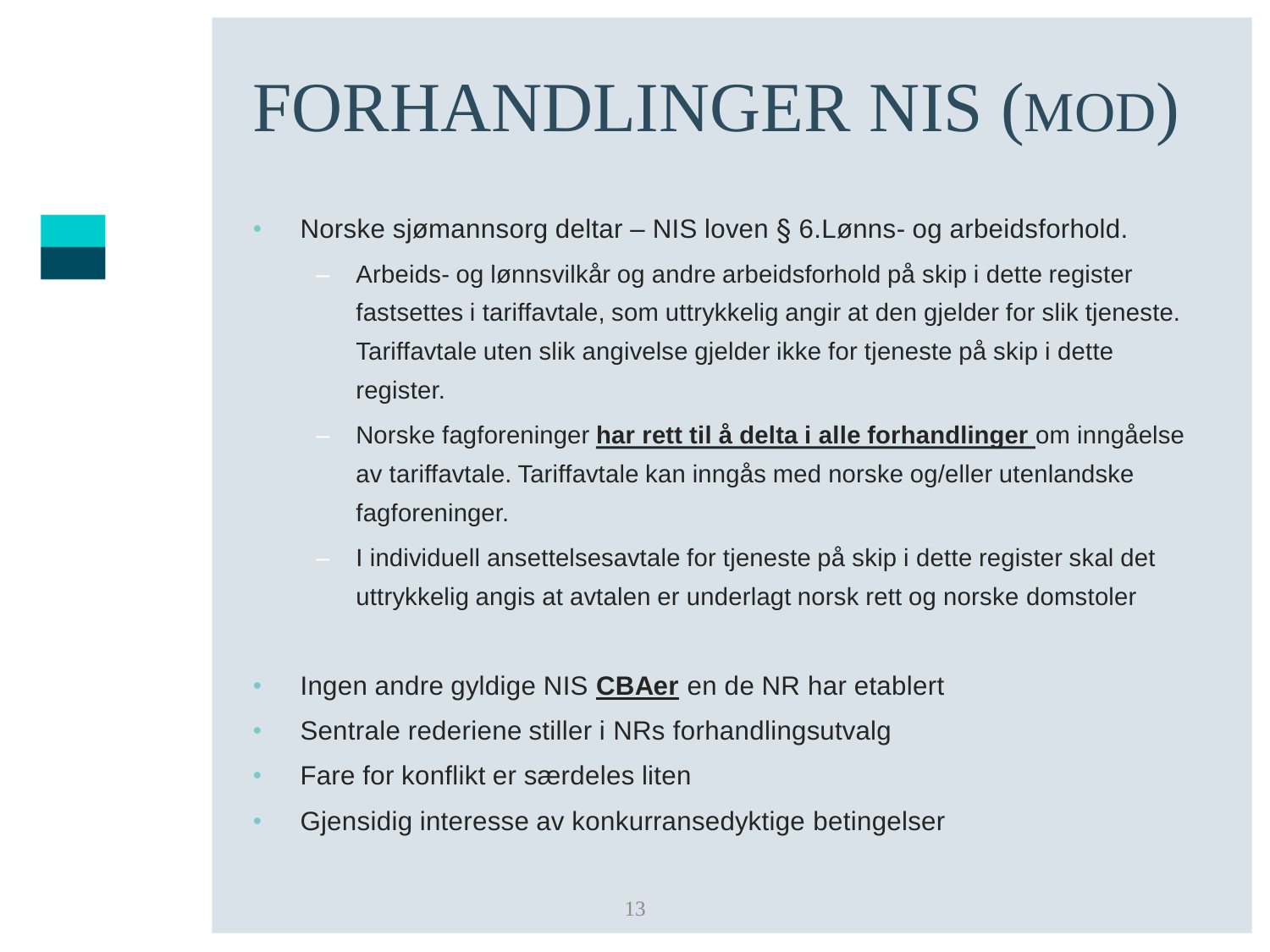# NIS & MOD AVTALER

- RUSSLAND
- POLEN
- KROATIA
- UKRAINA
- LATVIA
- LITAUEN
- ESTLAND
- ROMAINA
- **FILIPPINENE**
- INDIA
- KINA
- INDONESIA (?)

- NORDISK NIS
- MOD OFFSHORE-**SERVICE**
- **Secure decent wage and working conditions at a competitive level**
- **Create job opportunities**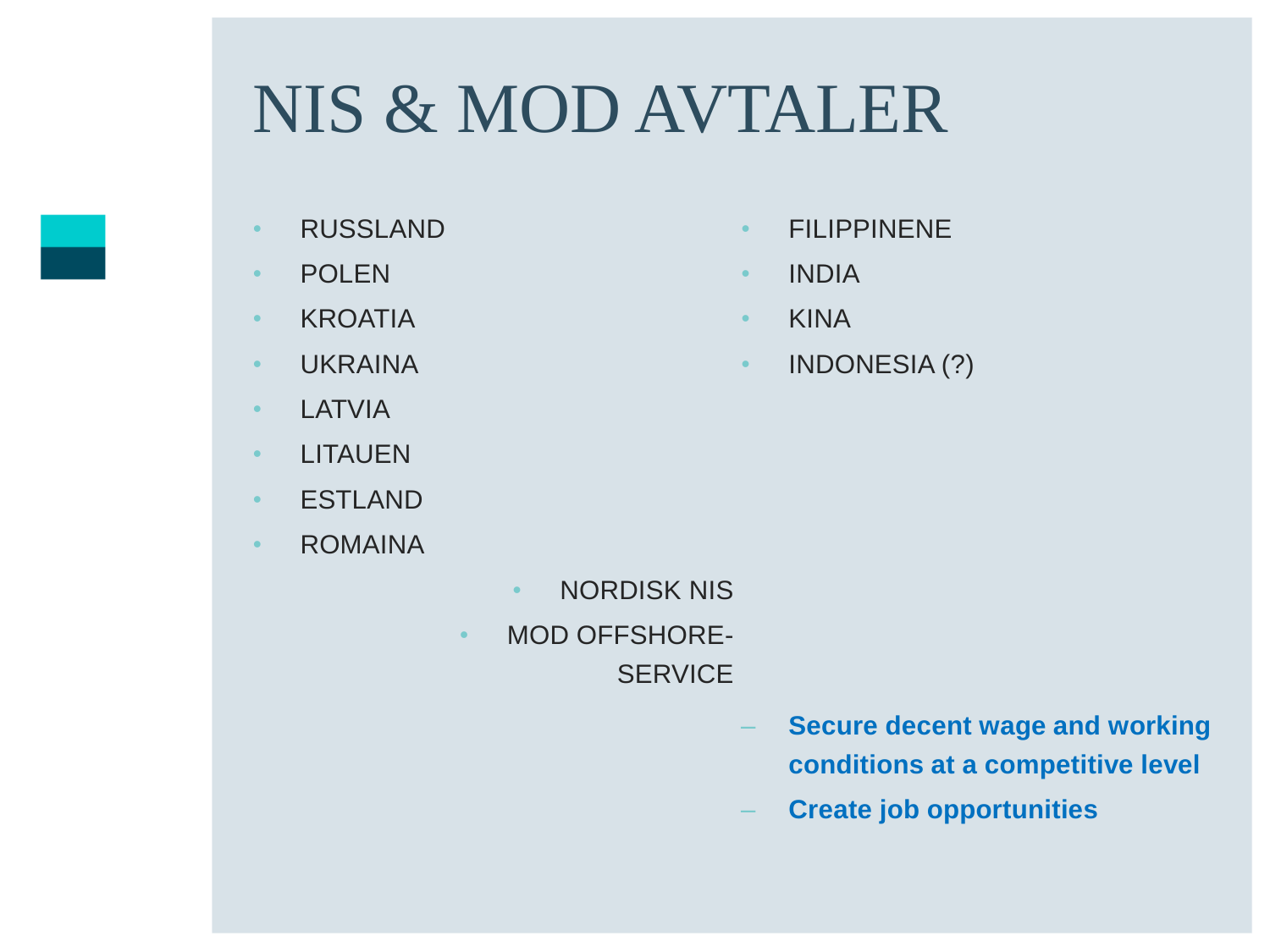## **HVEM ER PARTER ?** NRS INTERNASJONALE AVTALER

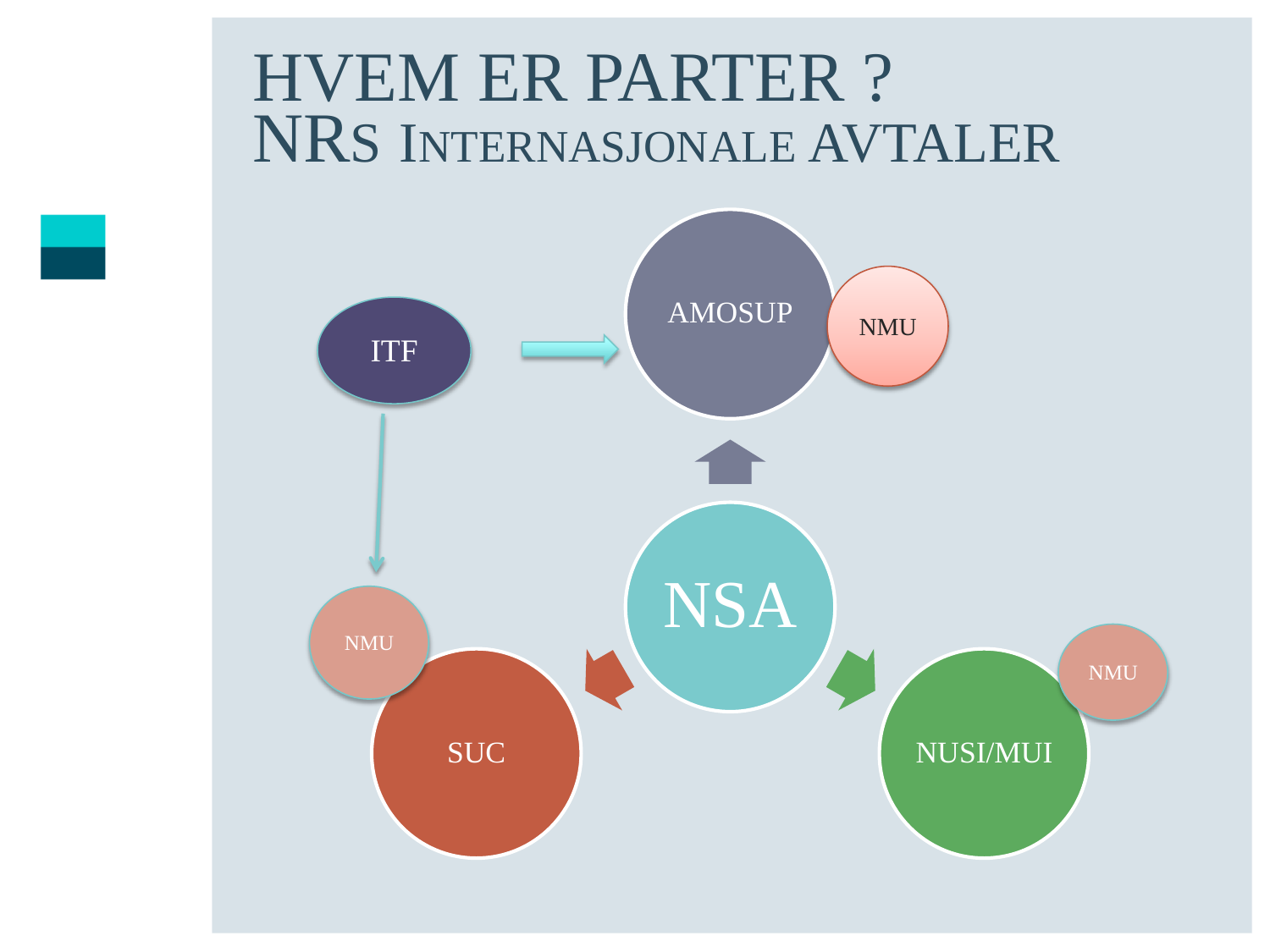## **HVEM ER PARTER?** INTERNASJONAL MARITIME AVTALER

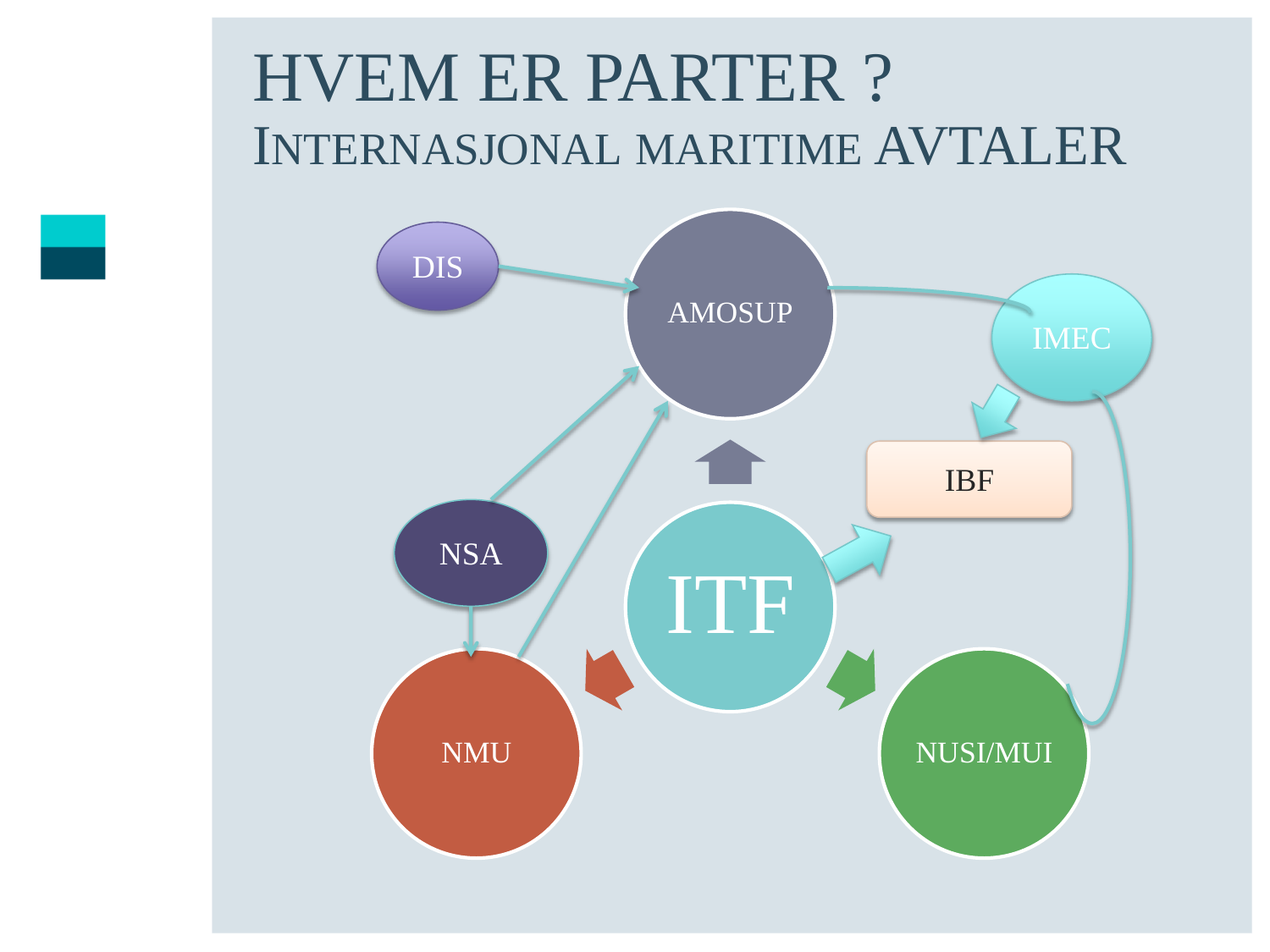#### WHAT ARE FLAGS OF CONVENIENCE?

- The ITF believes there should be a 'genuine link' between the real owner of a vessel and the flag the vessel flies, in accordance with the United Nations Convention on the Law of the Sea (UNCLOS).
- FOC registries make it more difficult for unions, industry stakeholders and the public to hold ship owners to account.
- Our Mexico City policy, adopted at the ITF congress in 2010, commits our affiliated unions to provide all seafarers with proper union representation and protection.
- They work together to provide collective agreement coverage for all seafarers, irrespective of their nationality or country of origin.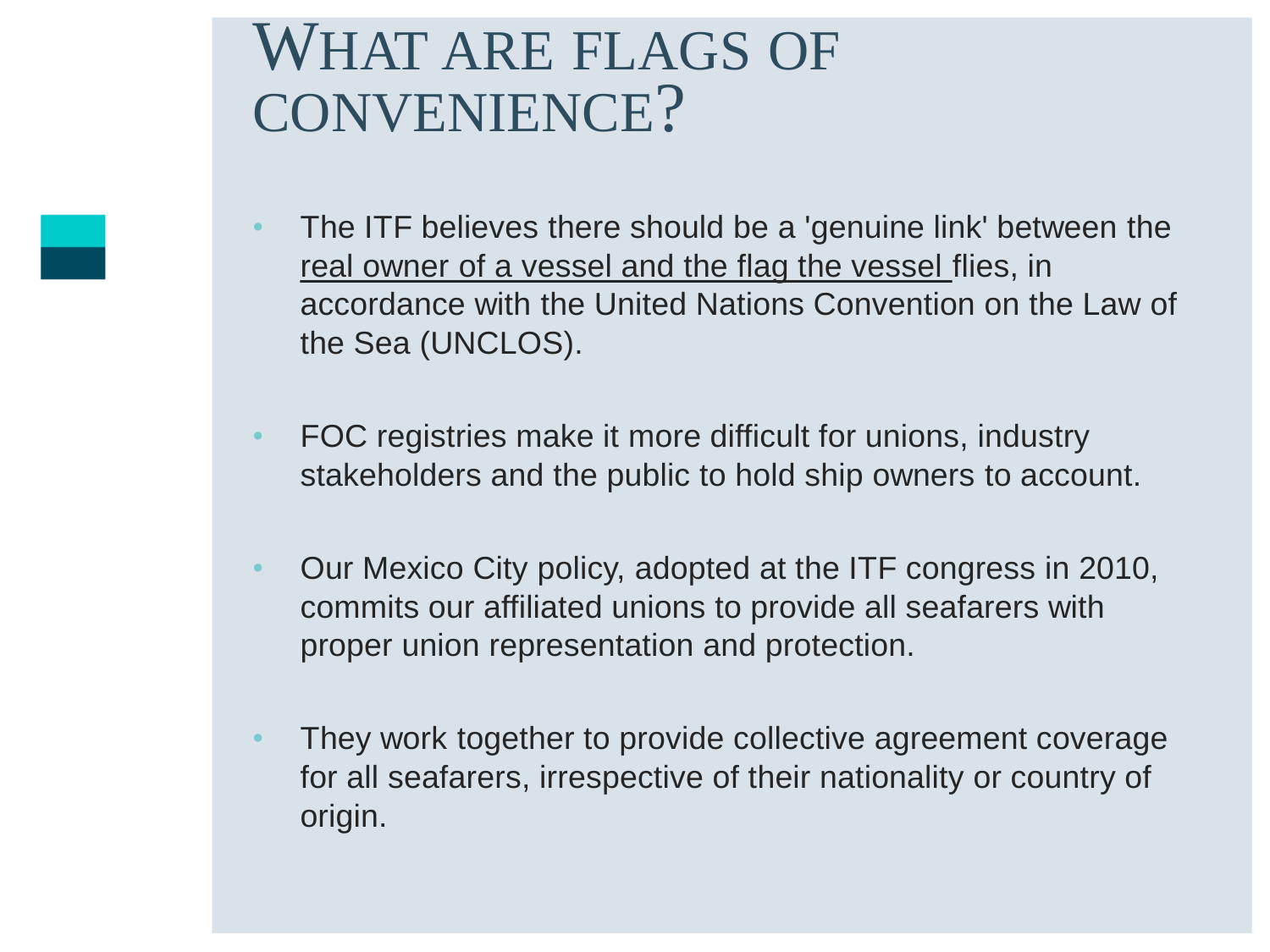#### WHAT ARE FLAGS OF CONVENIENCE?

A flag of convenience ship is one that flies the flag of a country other than the country of ownership. For workers onboard, this can mean:

- $\triangleright$  very low wages
- $\triangleright$  poor on-board conditions
- $\triangleright$  inadequate food and clean drinking water
- $\triangleright$  long periods of work without proper rest, leading to stress and fatigue

By 'flagging out', ship owners can take advantage of:

- $\triangleright$  minimal regulation
- $\triangleright$  cheap registration fees
- $\triangleright$  low or no taxes
- $\triangleright$  freedom to employ cheap labour from the global labour market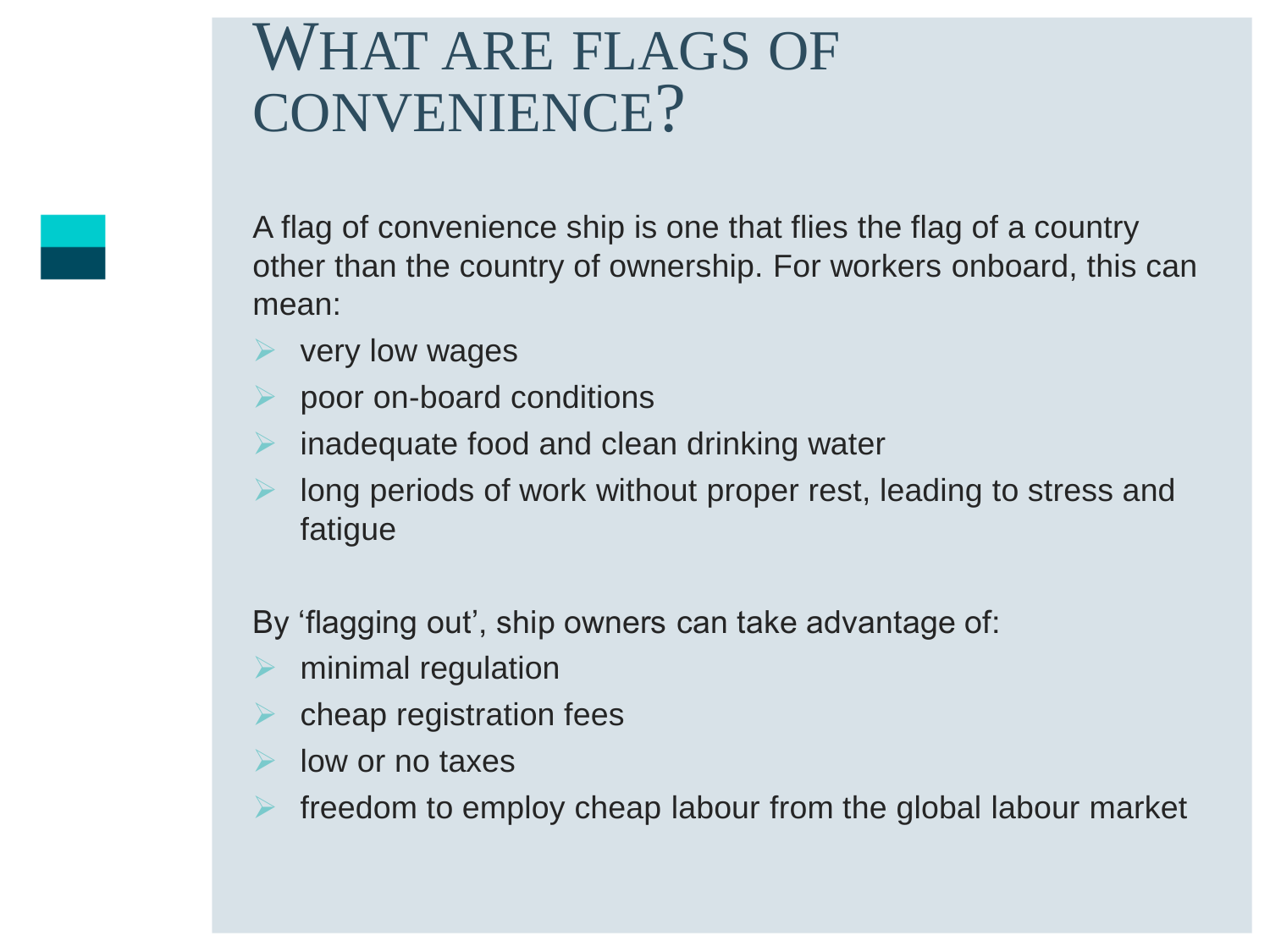#### THE ITF-APPROVED COLLECTIVE AGREEMENTS

- The ITF negotiates agreements with international organisations, including maritime employers and manning agencies, to secure minimum standards and conditions for larger groups of seafarers.
- ITF-approved collective agreements set the wages and working conditions for all crew on FOC vessels, irrespective of nationality. All vessels covered by an ITF-approved agreement get a **certificate**, which signifies the agreed wages and working conditions on board.
- There are different types of agreements reflecting the complexity of industry cruise and offshore agreements and the differences between regions.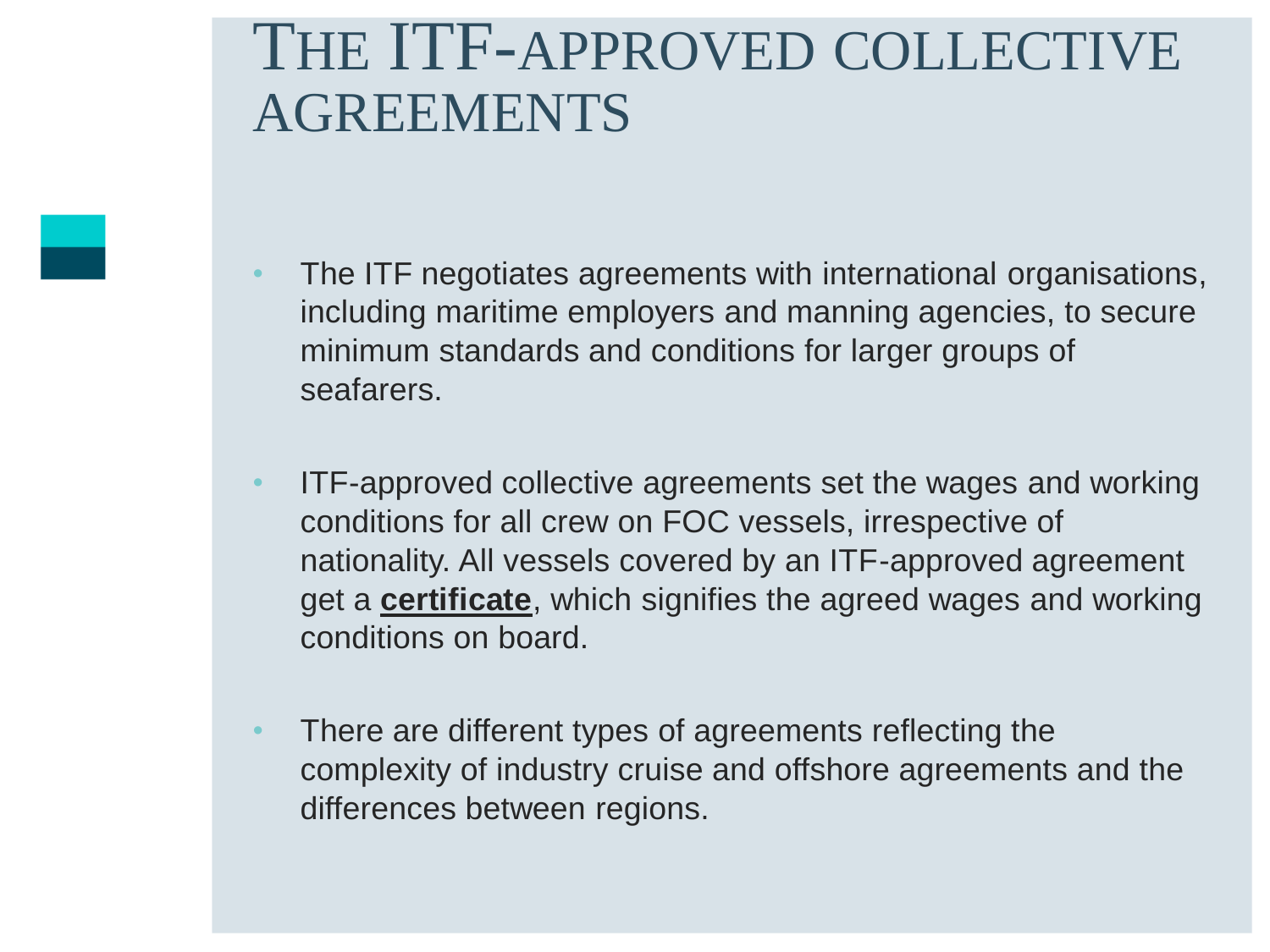## WORKING WITH DOCKERS

- The fair practices committee (FPC) is made up of both seafarers and dockers' unions. Between the FPC meetings every second year, the elected FPC Steering Group reviews the day-to-day running and effectiveness of the flags of convenience campaign.
- Seafarers' and dockers' unions work together to support safe and quality workplaces for all port workers. In many countries, port workers face the consequences of privatisation: casual and precarious work, inadequate training and violations of their freedom of association. To address those issues, the ITF port of convenience campaign was initiated.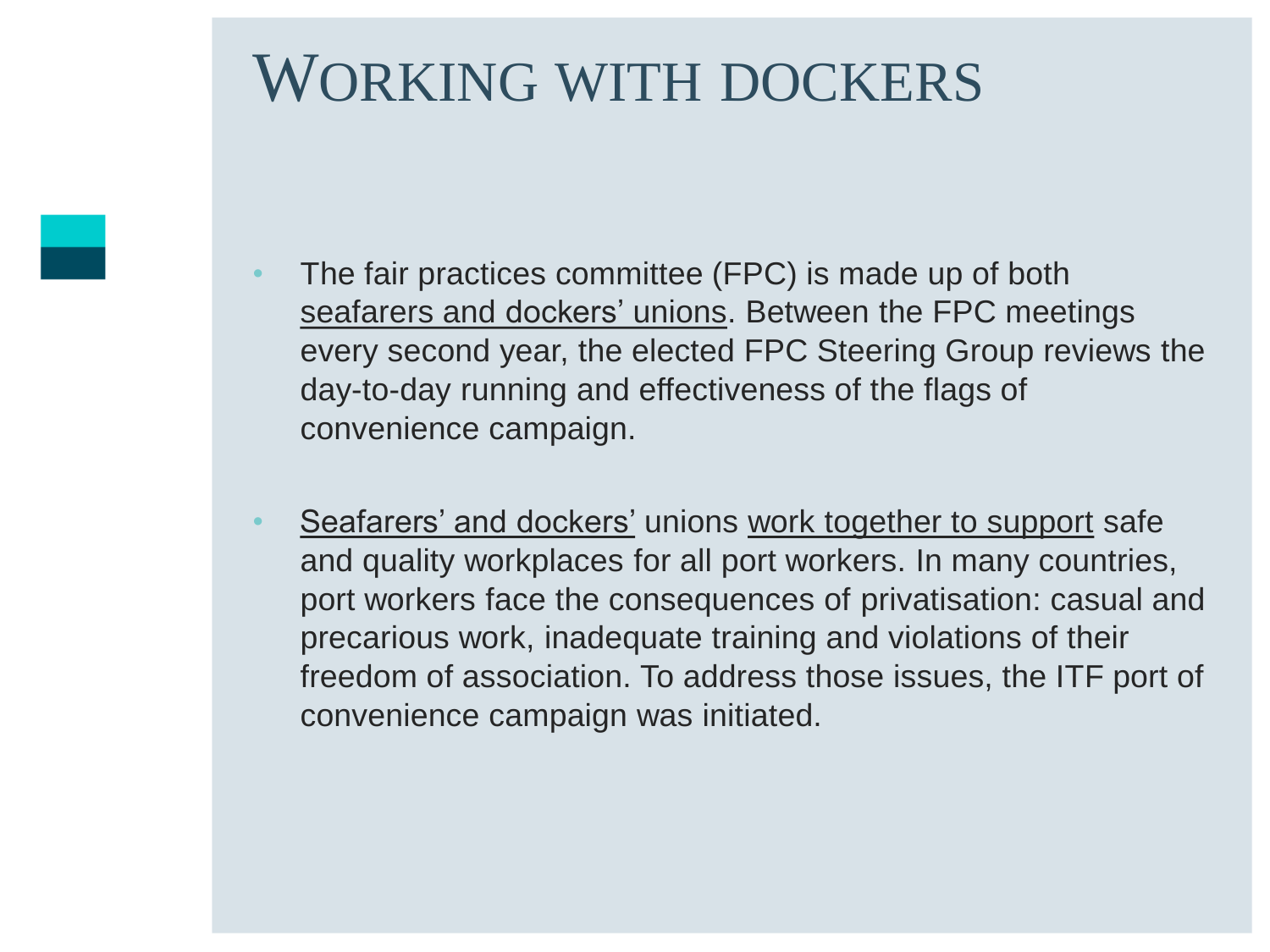# ITF FOC-LISTE

- Antigua and Barbuda
- **Bahamas**
- **Barbados**
- Belize
- **Bermuda (UK)**
- Bolivia
- Burma
- Cambodia
- Cayman Islands
- Comoros
- **Cyprus**
- Equatorial Guinea
- **Faroe Islands (FAS)**
- French International Ship Register
- German International Ship Regist
- **Georgia**
- **Gibraltar (UK)**
- **UK (!)**
- Honduras
- Jamaica
- **Lebanon**
- Liberia
- **Malta**
- **Marshall Islands (USA)**
- Mauritius
- Moldova
- Mongolia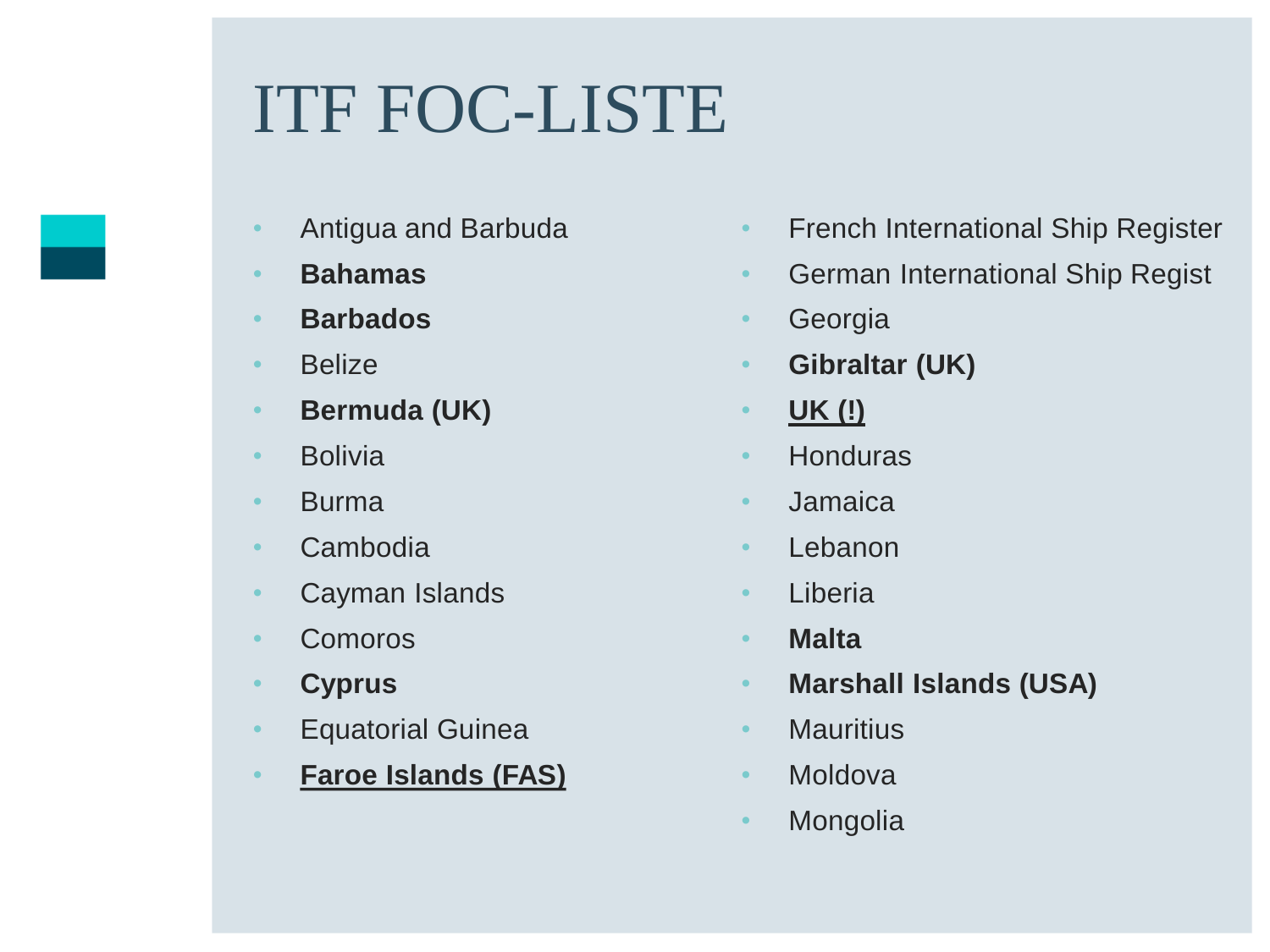# ITF FOC-LISTE

- Netherlands Antilles
- North Korea
- **Panama**
- Sao Tome and Príncipe
- St Vincent
- Sri Lanka
- Tonga
- Vanuatu